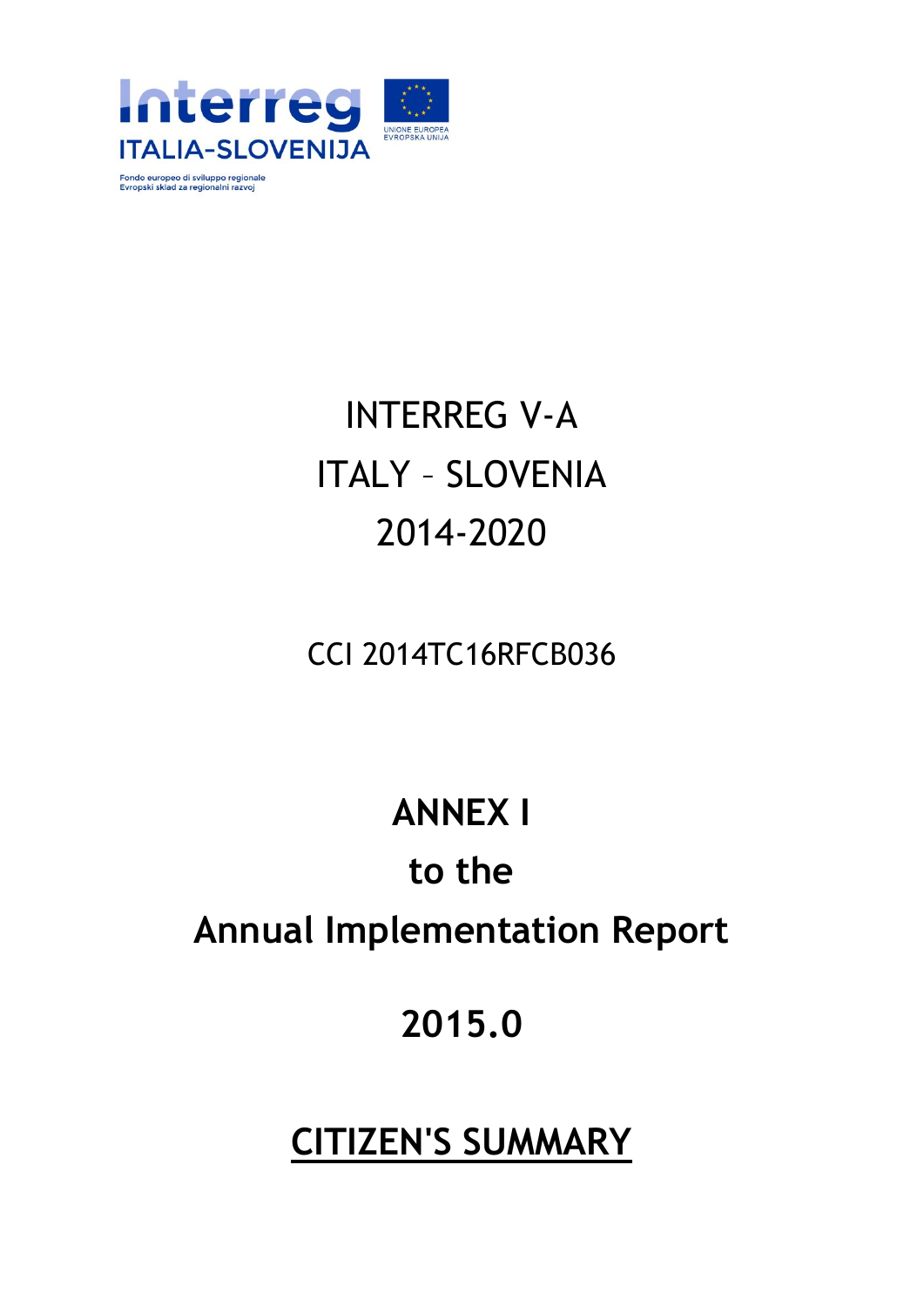#### **CITIZEN'S SUMMARY (Article 50(9) of Regulation (EU) No 1303/2013)**

A citizen's summary of the contents of the annual and the final implementation reports shall be made public and uploaded as a separate file in the form of annex to the annual and the final implementation report

The Cooperation Programme between Italy and Slovenia supports the Europe 2020 strategy for smart, sustainable and inclusive growth. The total Programme budget is EUR 91.682.299,00, with EUR 77.929.954,00 from the European Union funds and EUR 13.752.345,00 as National counterpart (public and private).

It will cover the entire period 2014-2020 capitalizing on the experiences of 2007-2013 Programme, which financed 87 projects focused on competitiveness, research and innovation, protection and development of cultural and natural resources, and cross-border services.

The Programme preparation phase started in May 2013 with the establishment of a Task Force composed by the Institutional partners of the Programme (Representatives of the Republic of Slovenia an Italy, Region of Friuli Venezia Giulia, Region of Veneto and European Commission). Additionally, the ex-ante evaluation and external technical assistance were also introduced as a supported process of defining and building the strategy of the Cooperation Programme. The Programme eligible area has been reduced in comparison to the 2007-2013 programme and it is now the same as it was in INTERREG II and INTERREG III. Past experiences have shown that this is indeed a more functional area in terms of cross-border relationships and this should avoid the occurrence of those unbalances which negatively affected the implementation of operations during the 2007-2013 edition.

The phase of programming finished in July 2015 when the definitive text of the Cooperation Programme has been approved by the Task Force of the Programme by means of the  $8<sup>th</sup>$  written procedure and finally submitted to the European Commission, after 2,5 years of preparation, on December 3, 2015. Approval by the European Commission was on December 15, 2015 by Decision C (2015) 9285 of 12.15.15, officially notified through the data circuit SFC2014 on December 21, 2015.

The INTERREG V-A Italy-Slovenia Programme intends to implement smart solutions answering to territorial challenges in the fields of innovation, low carbon economy, environment, natural and cultural resources, and institutional capacity building.

The overall objective of the INTERREG V-A Italy-Slovenia Programme is: "Promote innovation, sustainability and cross border governance to create a more competitive, cohesive and liveable area"

The following 4 Priority Axes have been identified to answer to the existent needs and challenges:

- Priority Axis 1: Promoting innovation capacities for a more competitive area SO 1.1: Strengthen the cooperation among key actors to promote the knowledge transfer and innovative activities in key sectors of the area.
- Priority Axis 2: Cooperating for low carbon strategies SO 2.1 Promotion of implementation of strategies and action plans to promote energy efficiency and to improve territorial capacities for joint low-carbon mobility planning.
- Priority Axis 3: Protecting and promoting natural and cultural resources SO 3.1: Conserving, protecting, restoring, and developing natural and cultural heritage SO 3.2: Enhance the integrated management of ecosystems for a sustainable development of the territory

SO 3.4: Development and the testing of innovative environmental friendly technologies for the improvement of waste and water management